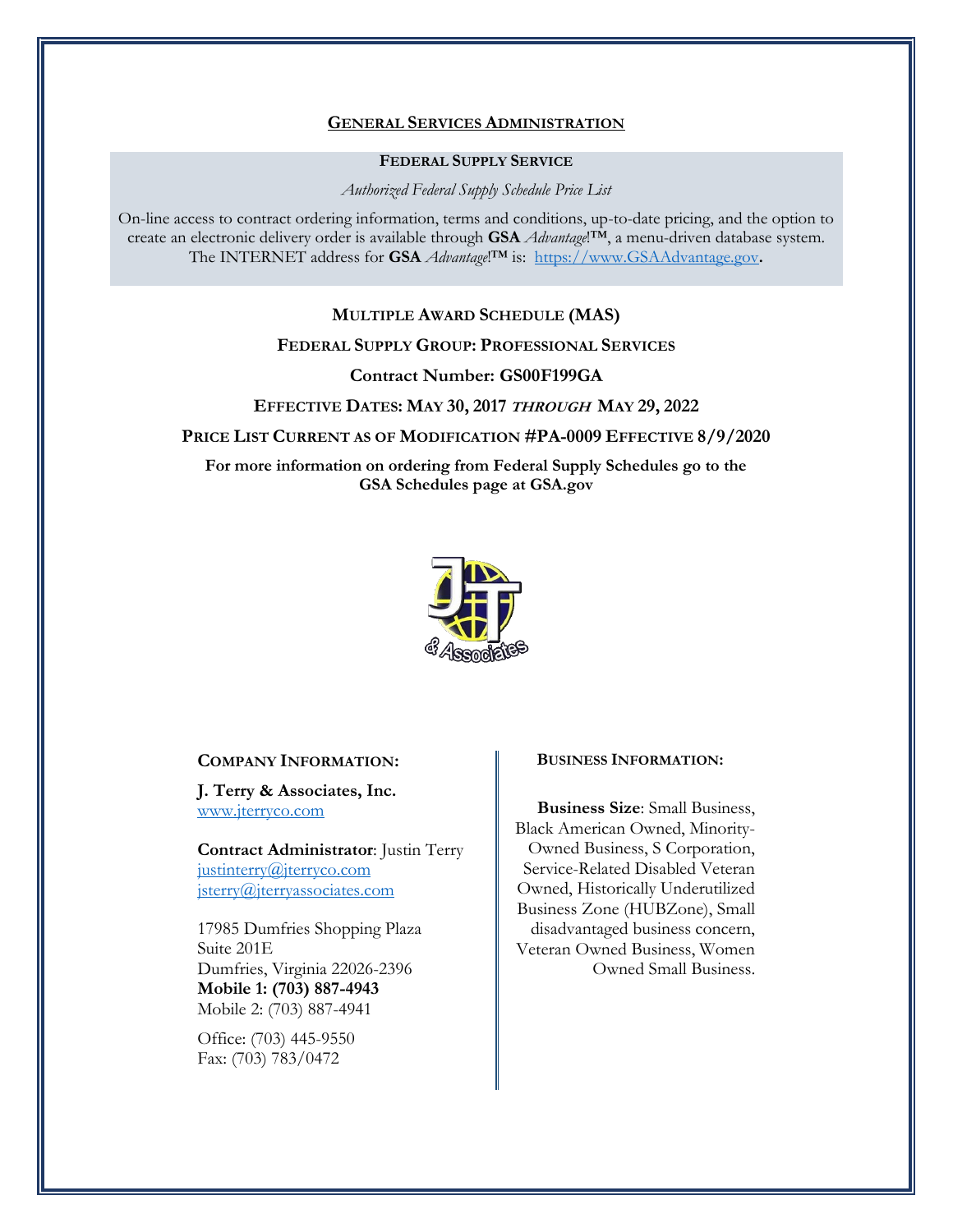

## **CORPORATE OVERVIEW**

J. Terry & Associates, Inc. (JTA) is a CVE-certified Service Disabled Veteran Owned Small Business (SDVOSB), Historically Underutilized Business Zone (HUBZone) business, and Woman Owned Small Business (WOSB) that has provided quality service to federal customers since 2007. We have provided multiple customers with a range of professional services, earning us a reputation as a dependable small business that can satisfy diverse and emerging requirements, on time and within budget. Some of the contract requirements that we have recently supported include: organizational assessments (manpower and force structure planning); business process reengineering and continuous process improvement for supply chain and life-cycle management; cost and budget analysis; acquisition/procurement support; database management; information assurance/cybersecurity; and program management and office administration. Bottom line, JTA is a dependable resource, on which you can rely.

# **CONTRACT OVERVIEW**

JTA's business consulting solutions and overall program management services are available through our professional services contract (**GS00F199GA**). Since 2008, our management and consulting services have assisted agency-level customers within the Department of Defense, Department of State, and the Department of Homeland Security to improve and optimize their organizational performance, all while meeting their operational goals. These services have encompassed a variety of functions, to include: research; evaluations; studies; quality assurance analysis; scenarios/simulations; reporting; business policy and regulatory development assistance and strategy formulation; facilitation and related decision support services; survey services, using a variety of methodologies (including survey planning, design, and development, survey administration, data validation and analysis, reporting, and stakeholder briefings); program and project management; administrative support; and other advisory and assistance services.

# **CUSTOMER INFORMATION**

**1a.** Table of awarded special item number(s) with appropriate cross reference to item descriptions and awarded price(s):

| SIN    | Recovery | <b>SIN</b> Description                                                                                                                            |
|--------|----------|---------------------------------------------------------------------------------------------------------------------------------------------------|
| 541611 | 541611RC | Management and Financial Consulting, Acquisition and Grants<br>Management Support, and Business Program and Project<br><b>Management Services</b> |

**1b.** Identification of the lowest priced model number and lowest unit price for that model for each special item number awarded in the contract. This price is the Government price based on a unit of one, exclusive of any quantity/dollar volume, prompt payment, or any other concession affecting price. Those contracts that have unit prices based on the geographic location of the customer should show the range of the lowest price and cite the areas to which the prices apply. Pricing list begins on page 4.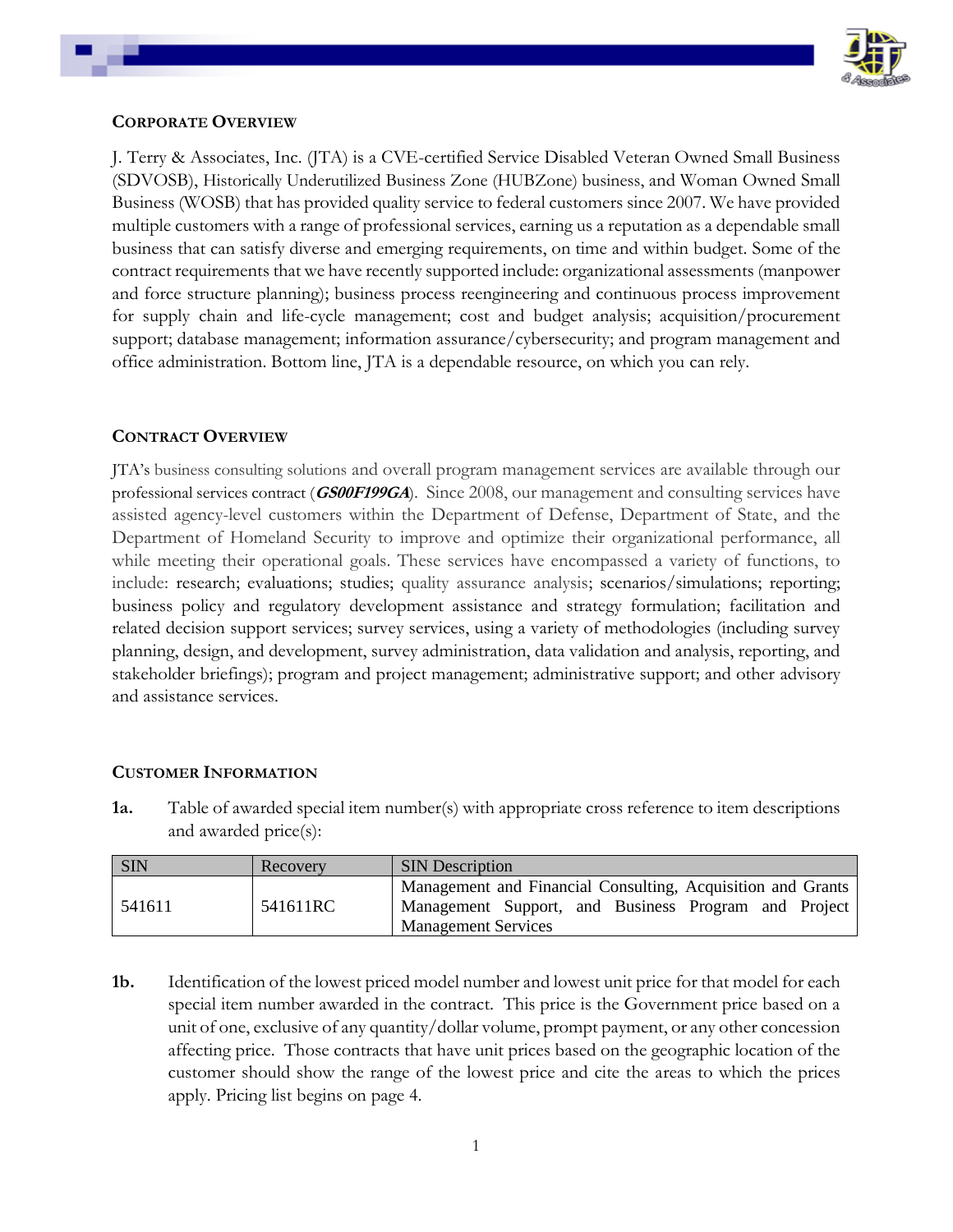

- **1c.** If the Contractor is proposing hourly rates, a description of all corresponding commercial job titles, experience, functional responsibility and education for those types of employees or subcontractors who will perform services shall be provided. If hourly rates are not applicable, indicate "Not applicable" for this item. Labor category descriptions begin on page 4.
- **2**. Maximum Order: \$1,000,000
- **3.** Minimum Order: \$100.00
- **4.** Geographic Coverage (delivery Area): Worldwide
- **5.** Point(s) of production (city, county, and state or foreign country): Same as company address
- **6.** Discount from list prices or statement of net price: Discounts already applied to price list rates.
- **7.** Quantity discounts:
	- − 1.5% for orders over \$150,000.00;
	- 2.5% for orders between \$250,000.00 and \$500,000.00; and
	- − 4% for orders over \$500,000.00
- **8.** Prompt payment terms: Net 30 days. Information for Ordering Offices: Prompt payment terms cannot be negotiated out of the contractual agreement in exchange for other concessions.
- **9.** Foreign items (list items by country of origin): None.
- **10a.** Time of Delivery (Contractor insert number of days): Specified within Task Order
- **10b.** Expedited Delivery. The Contractor will insert the sentence "Items available for expedited delivery are noted in this price list." under this heading. The Contractor may use a symbol of its choosing to highlight items in its price list that have expedited delivery: Contact Contractor
- **10c.** Overnight and 2-day delivery. The Contractor will indicate whether overnight and 2-day delivery are available. Also, the Contractor will indicate that the schedule customer may contact the Contractor for rates for overnight and 2-day delivery: Contact Contractor
- 10d. Urgent Requirements. The Contractor will note in its price list the "Urgent Requirements" clause of its contract and advise agencies that they can also contact the Contractor's representative to effect a faster delivery: Contact Contractor
- **11.** F.O.B Points(s): Destination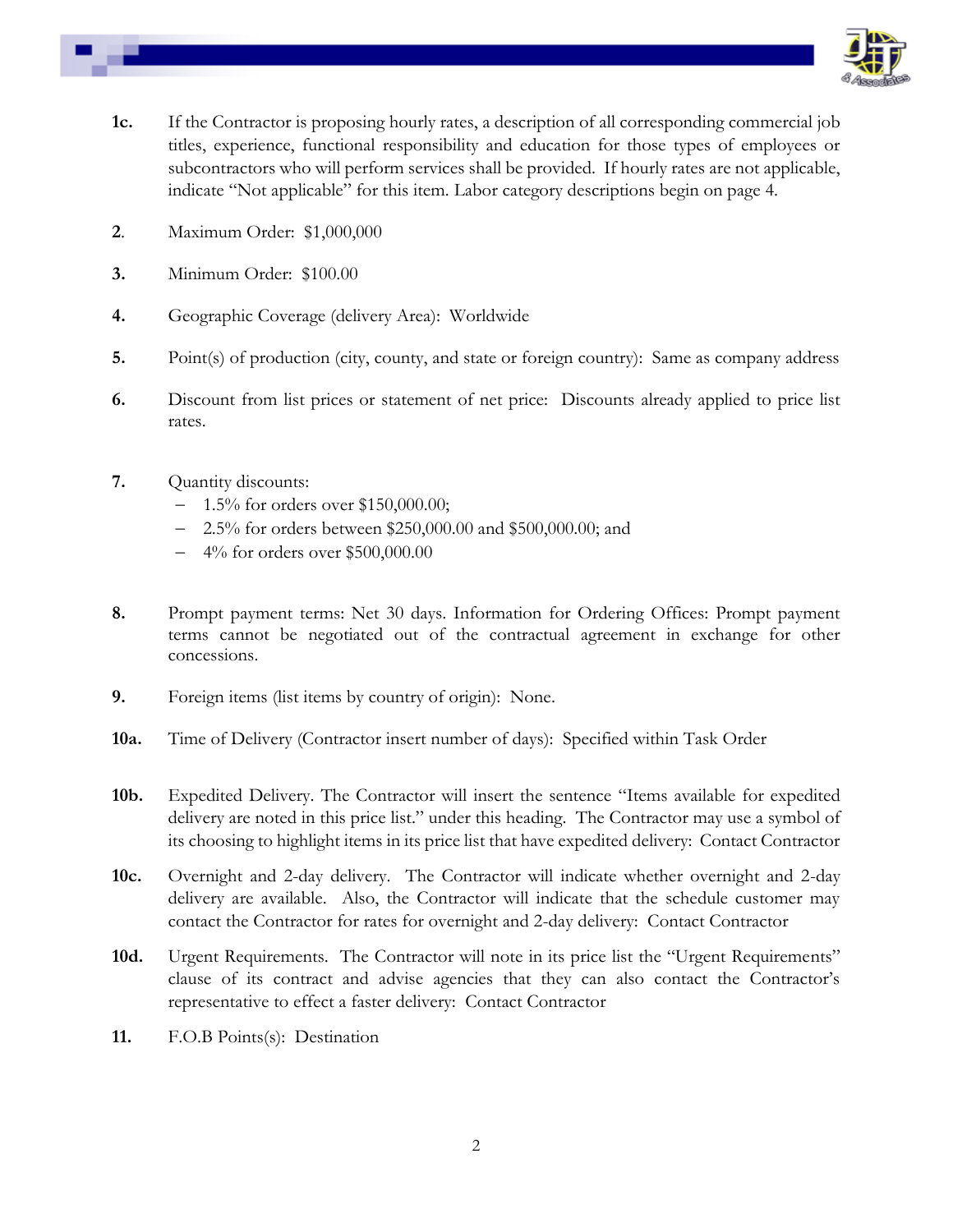

- **12a.** Ordering Address(es): 17985 Dumfries Shopping Plaza, Suite 201E, Dumfries, VA 22026
- **12b.** Ordering procedures: For supplies and services, the ordering procedures, information on Blanket Purchase Agreements (BPA's) are found in Federal Acquisition Regulation (FAR) 8.405-3.
- **13.** Payment address(es): 11659 Chanceford Drive, Woodbridge, VA 22192
- **14.** Warranty provision.: Contractor's standard commercial warranty.
- **15.** Export Packing Charges (if applicable): Not applicable.
- **16.** Terms and conditions of rental, maintenance, and repair (if applicable): Not applicable.
- **17.** Terms and conditions of installation (if applicable): Not applicable.
- **18a.** Terms and conditions of repair parts indicating date of parts price lists and any discounts from list prices (if applicable): Not applicable.
- **18b.** Terms and conditions for any other services (if applicable): Not applicable.
- **19.** List of service and distribution points (if applicable): Not applicable.
- **20.** List of participating dealers (if applicable): Not applicable.
- **21.** Preventive maintenance (if applicable): Not applicable.
- **22a.** Special attributes such as environmental attributes (e.g., recycled content, energy efficiency, and/or reduced pollutants): Not applicable.
- **22b.** If applicable, indicate that Section 508 compliance information is available on Electronic and Information Technology (EIT) supplies and services and show where full details can be found (e.g. contactor's website or other location.) The EIT standards can be found at: [www.Section508.gov/.](http://www.section508.gov/) – Not applicable.
- **23.** Data Universal Numbering System (DUNS) number: 003920922
- **24.** Notification regarding registration in System for Award Management (SAM) database: Contractor is registered.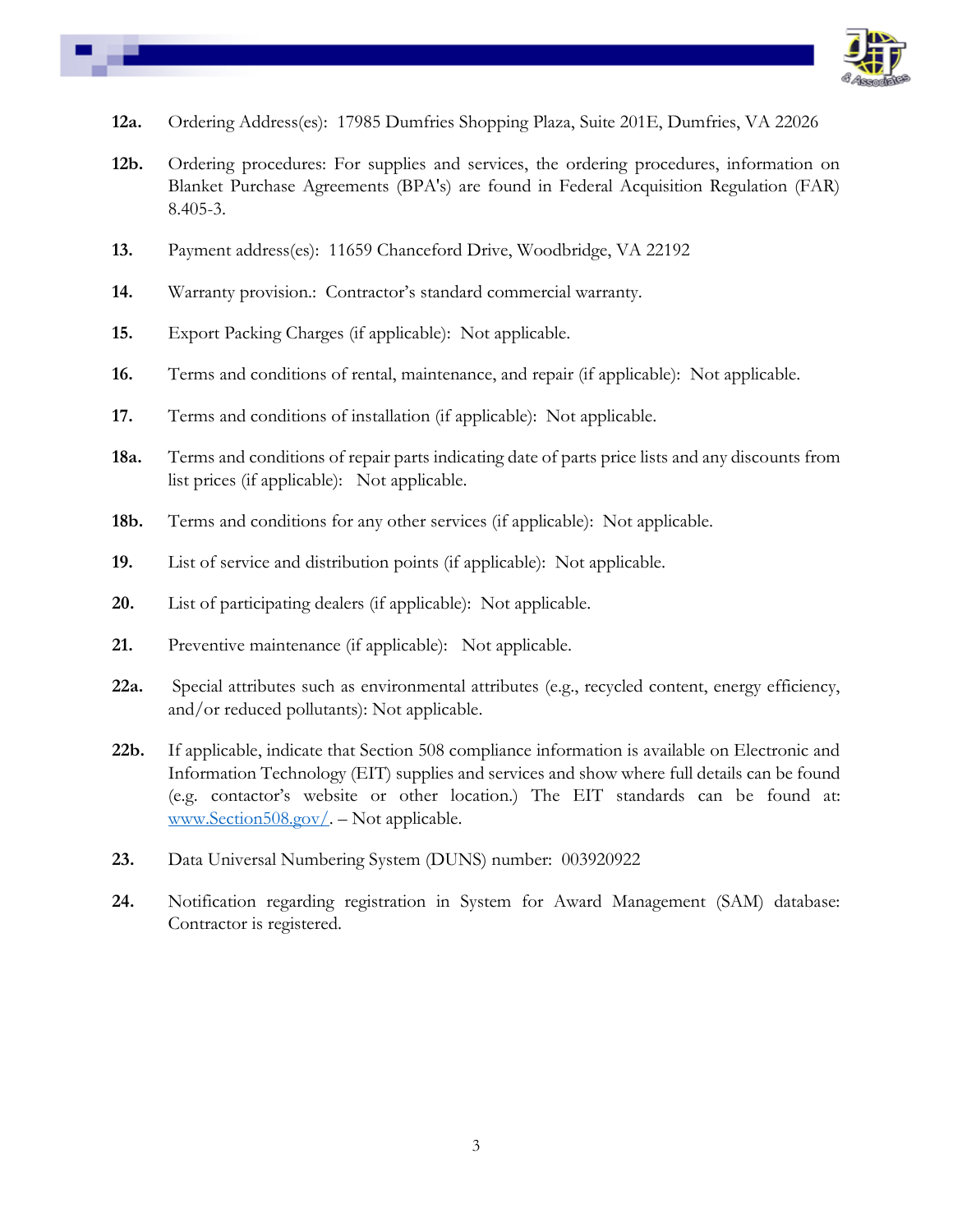

# **PRICE LIST AND TERMS**

Our pricing supports the deployment of seasoned subject matter experts who also serve as functional managers for program, project, and office administrative requirements. Therefore, the price list below consists of four broad labor categories that can be tailored to our customers' needs depending upon project scope and requirements as well as budgeting and scheduling constraints. Although we generally prefer to undertake projects that have a minimum duration of three months, we will work with customers to meet their needs within budgeting and scheduling constraints. Notably, *the rates shown below include the Industrial Funding Fee (IFF) of 0.75%.;* also, any Economic Price Adjustment for this contract is handled in accordance with Clause I-FSS-969(b)(1).

|                                 |                                                                                                                                                                                                                                                                                                                                                                                                                                                                                                                                                                                                                                                                                                                                                                                                                                                        | <b>Labor Rates*</b>     |                         |                         |                         |                         |  |
|---------------------------------|--------------------------------------------------------------------------------------------------------------------------------------------------------------------------------------------------------------------------------------------------------------------------------------------------------------------------------------------------------------------------------------------------------------------------------------------------------------------------------------------------------------------------------------------------------------------------------------------------------------------------------------------------------------------------------------------------------------------------------------------------------------------------------------------------------------------------------------------------------|-------------------------|-------------------------|-------------------------|-------------------------|-------------------------|--|
| Labor Categories*               | <b>General Description</b>                                                                                                                                                                                                                                                                                                                                                                                                                                                                                                                                                                                                                                                                                                                                                                                                                             | 5/30/2017-<br>5/29/2018 | 5/30/2018-<br>5/29/2019 | 5/30/2019-<br>5/29/2020 | 5/30/2020-<br>5/29/2021 | 5/30/2021-<br>5/29/2022 |  |
| Program Manager                 | <b>Description</b> . Oversees several projects related to customer(s)<br>or company operations; remains abreast of project activities<br>through periodic inspections, meetings, and reporting<br>functions. Applies project management experience and<br>technical experience to provide project guidance across several<br>projects to ensure project success in terms of key project<br>metrics (i.e., quality of deliverables, schedule maintenance, and<br>cost/budget management).<br>Qualifications. Bachelors degree and twelve (12) years of<br>experience are required. A Masters degree may be substituted<br>for 2 years of experience; a professional degree (e.g., J.D.,<br>M.D.) may be substituted for 3 years of experience. Technical<br>and management certifications (e.g., PMP, ITL, Lean Six Sigma<br>Black Belt) are preferred. | \$150.51                | \$153.52                | \$156.59                | \$159.72                | \$162.92                |  |
| Project Manager/<br>Sr. Analyst | Description. Leads and directs project team and activities,<br>managing the project schedule, costs, and quality of<br>deliverables/performance. Provides technical support/subject<br>matter expertise for project, drawing upon technical experience<br>and education in the area under review. Serves as the primary<br>customer interface, providing scheduled briefings to customer<br>about project activities.                                                                                                                                                                                                                                                                                                                                                                                                                                  | \$132.92                | \$135.58                | \$138.29                | \$141.06                | \$143.88                |  |